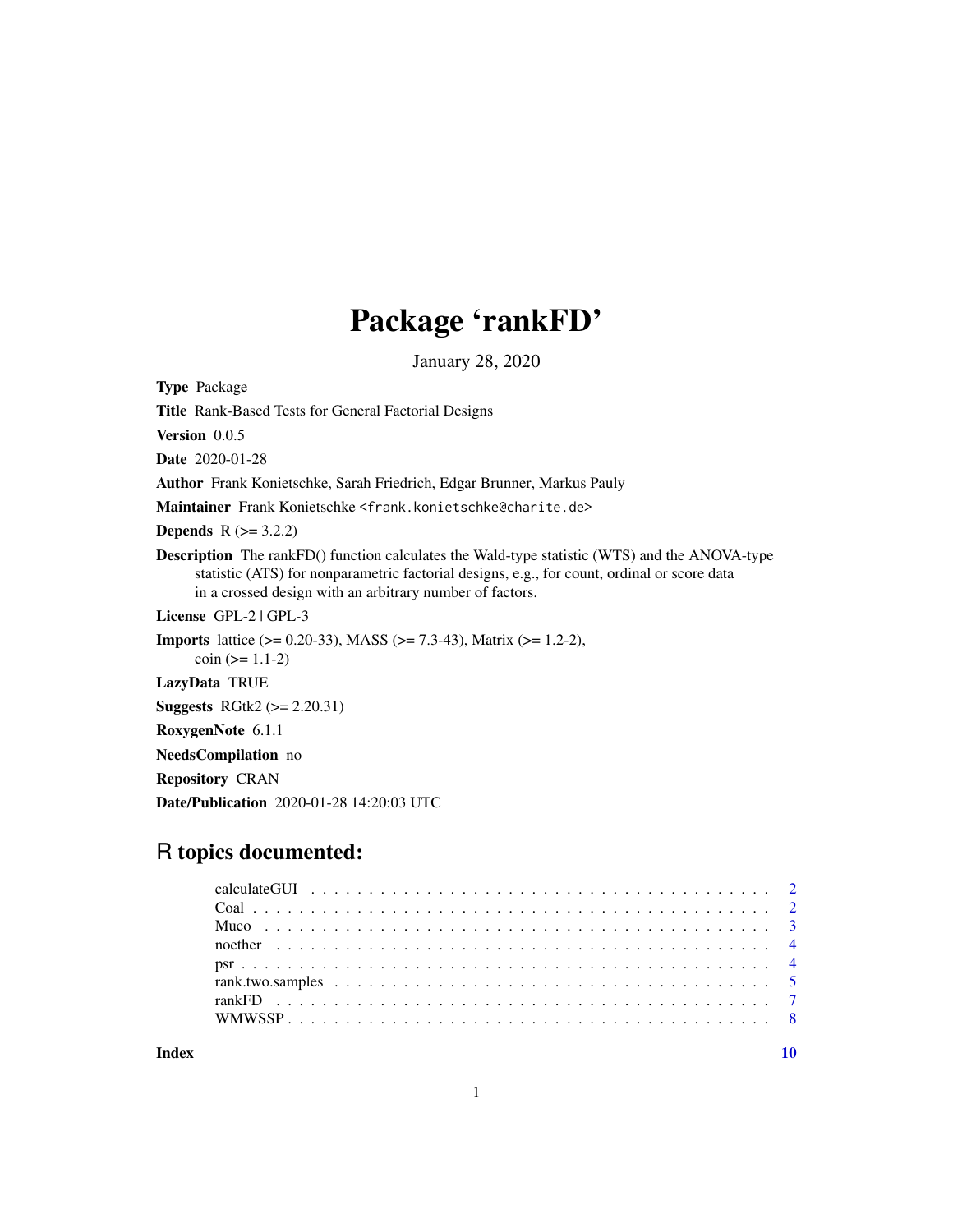#### <span id="page-1-0"></span>Description

This function provides a graphical user interface for calculating rank-based statistical tests in general factorial designs.

#### Usage

calculateGUI()

#### Details

The function produces a GUI for the calculation of the test statistics and for plotting. Data can be loaded via the "load data" button. The formula and the significance level alpha (default: 0.05) need to be specified. One can choose between two different null hypotheses ( $H_0^F$  and  $H_0^p$ , see the details to [rankFD](#page-6-1)) to be tested as well as weighted or unweighted effects as discussed in Brunner et al. (2016) ( $r_i$  and  $p_i$  in their notation). If the plot option is chosen, an additional window opens containing information on the plots.

#### References

Brunner, E., Konietschke, F., Pauly, M. and Puri, M.L. (2016). Rank-Based Procedures in Factorial Designs: Hypotheses about Nonparametric Treatment Effects. arXiv:1606.03973

Akritas, M. G., Arnold, S. F., and Brunner, E. (1997). Nonparametric hypotheses and rank statistics for unbalanced factorial designs. Journal of the American Statistical Association 92, 258-265.

Brunner, E., Dette, H., and Munk, A. (1997). Box-Type Approximations in Nonparametric Factorial Designs. Journal of the American Statistical Association 92, 1494-1502.

Coal *Coal Acidity*

#### **Description**

Coal acidity values determined under each of three NaOH concentration levels for two different samples from each type of coal

#### Usage

data(Coal)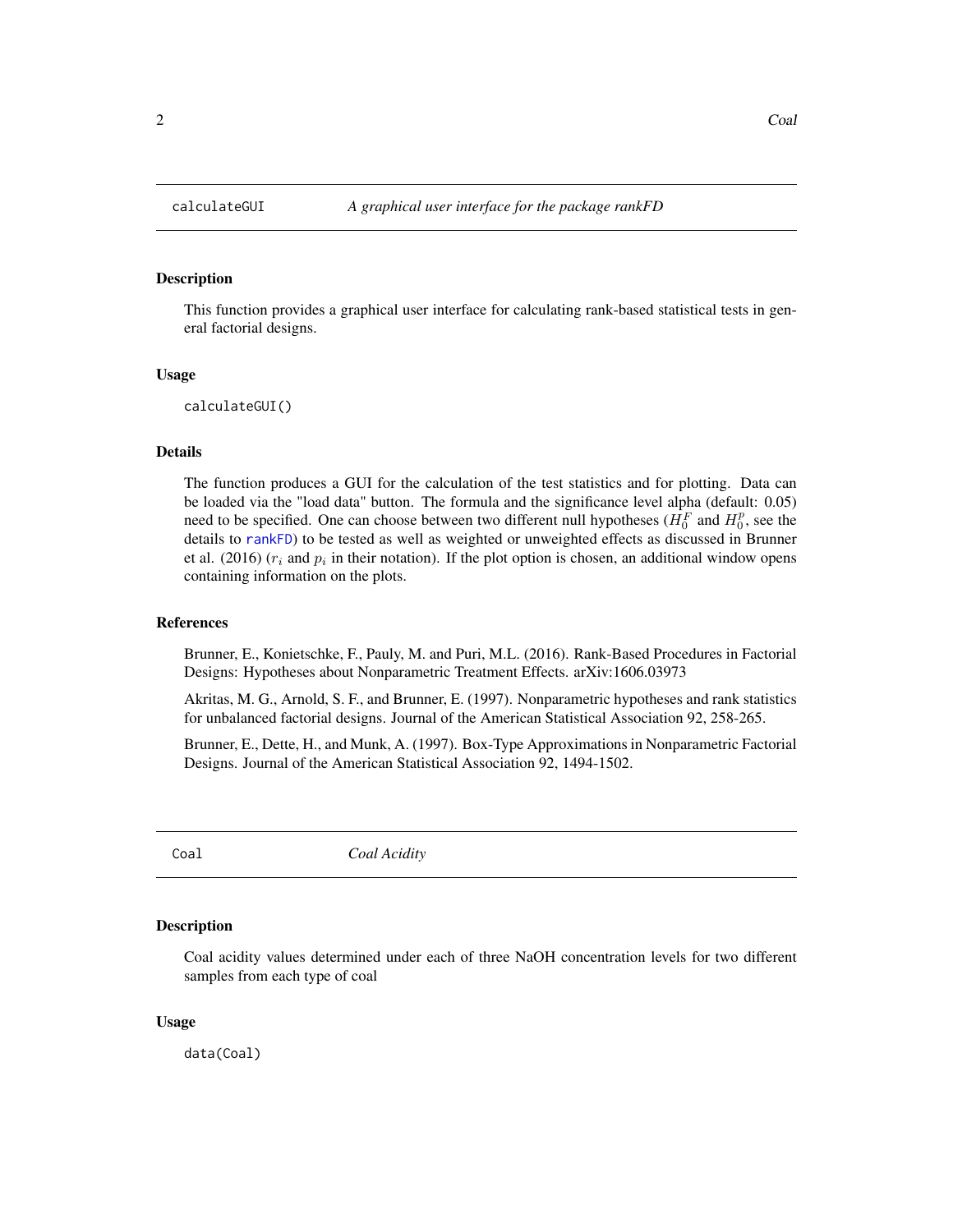<span id="page-2-0"></span> $Mucc$  3

## Format

A data frame with 18 rows and 3 variables:

Acidity resulting acidity values

NaOH the NaOH concentration

Type three different types of coal: "Morwell", "Yallourn" and "Maddingley"

#### Source

Hollander, M., Wolfe, D. A., Chicken, E. (2014) *Nonparametric Statistical Methods*. Wiley Series in Probability and Statistics.

Sternhell, S. (1958) Chemistry of brown coals VI: Further aspects of the chemistry of hydroxyl groups in Victorian brown coals. Australian Journal of Applied Science 9, 375–379.

Muco *Half-Time of Mucociliary Clearance*

#### Description

Mucociliary efficiency was assessed from the rate of removal of dust in three different groups of subjects

#### Usage

data(Muco)

## Format

A data frame with 14 rows and 2 variables:

HalfTime Half-Time of Mucociliary clearance, assessed from the rate of removal of dust

Disease normal subjects, subjects with obstructive airways disease (OAD) and subjects with asbestosis

#### Source

Hollander, M., Wolfe, D. A., Chicken, E. (2014) Nonparametric Statistical Methods. Wiley Series in Probability and Statistics.

Thomson, M. L. and Short, M. D.(1969) Mucociliary function in health, chronic obstructive airway disease, and asbestosis. Journal of Applied Physiology 26, 535–539.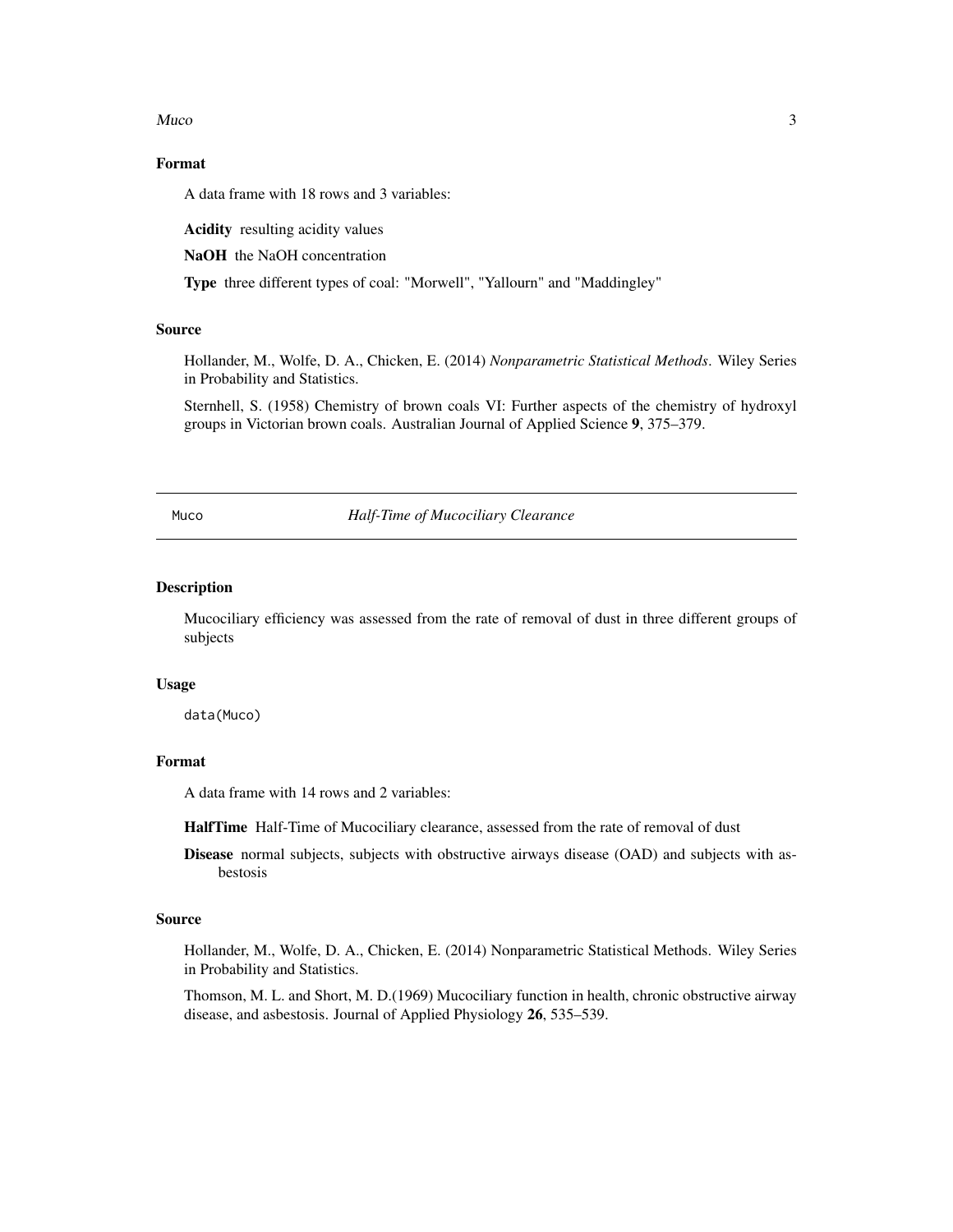## <span id="page-3-0"></span>Description

Sample size calculation for the Wilcoxon-Mann-Whitney test using the Noether formula.

#### Usage

noether(alpha, power, t, p,  $x1 = c(0)$ , ties = FALSE)

## Arguments

| alpha | two sided type I error rate                                              |
|-------|--------------------------------------------------------------------------|
| power | power: detect a relative effect p at least with probability power        |
| t     | proportion of subjects in the first group (between $0$ and $1$ )         |
| p     | relative effect                                                          |
| x1    | advance information is only needed in case of ties                       |
| ties  | TRUE if ties are possible (non continuous distribution), otherwise FALSE |
|       |                                                                          |

## Value

Returns a data frame with the sample sizes for each group

## References

Noether, G. E. (1987). Sample Size Determination for Some Common Nonparametric Tests. Journal of the American Statistical Association 85, 645.647.

psr *A function for computing pseudo-ranks of data*

#### Description

The psr() function calculates the pseuo-ranks of data in general factorial designs.

#### Usage

psr(formula, data, psranks)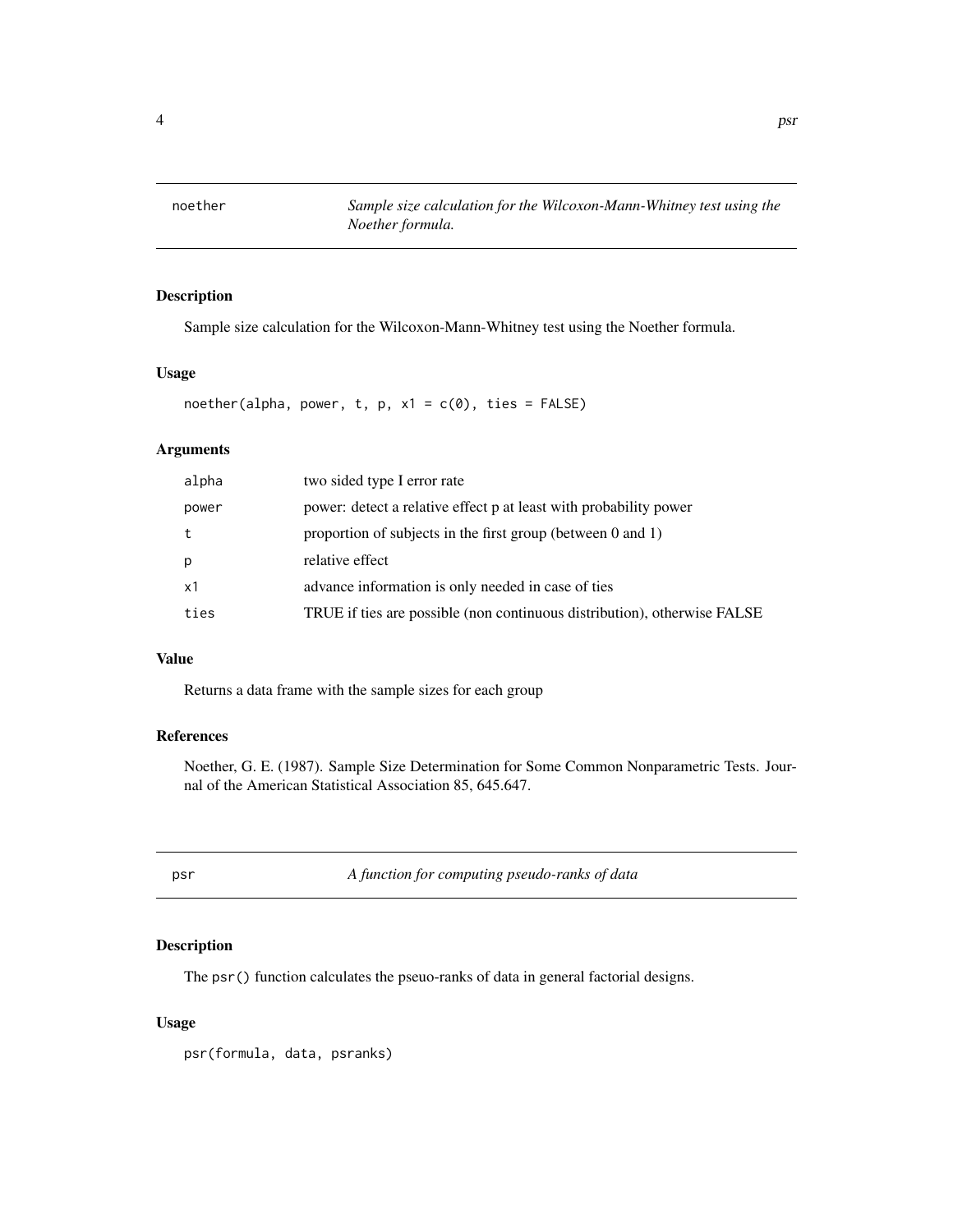#### <span id="page-4-0"></span>**Arguments**

| formula | A model formula object. The left hand side contains the response variable and<br>the right hand side contains the factor variables of interest. Please use one-way<br>layouts only for the computation of the pseudo-ranks. |  |
|---------|-----------------------------------------------------------------------------------------------------------------------------------------------------------------------------------------------------------------------------|--|
| data    | A data frame, list or environment containing the variables in formula. The<br>default option is NULL.                                                                                                                       |  |
| psranks | A header specifying the name of the pseudo ranks in the output data set.                                                                                                                                                    |  |

#### **Details**

The pseudo-ranks are exported within a new column attached to the given data set.

#### References

Konietschke, F., Hothorn, L. A., & Brunner, E. (2012). Rank-based multiple test procedures and simultaneous confidence intervals. Electronic Journal of Statistics, 6, 738-759.

Kaufmann, J., Werner, C., and Brunner, E. (2005). Nonparametric methods for analysing the accuracy of diagnostic tests with multiple readers. Statistical Methods in Medical Research 14, 129 - 146

#### See Also

[rankFD](#page-6-1)

#### Examples

data(Muco) Muco2 <- psr(HalfTime~Disease,data=Muco, psranks="Mypseudos")

rank.two.samples *A function for analyzing two-sample problems*

#### Description

The rank.two.samples() function calculates the weighted or unweighted treatment effect in a two-sample problem. In addition to [rankFD](#page-6-1), the user can specify the alternative and choose from a variety of different possibilities to calculate confidence intervals, see the details below. Furthermore, a Wilcoxon test is calculate with the possibility to consider shift effects.

#### Usage

```
rank.two.samples(formula, data, conf.level = 0.95,
  alternative = c("two.sided", "less", "greater"), rounds = 3,
 method = c("logit", "probit", "normal", "t.app", "permu"),
 plot.simci = FALSE, info = TRUE, wilcoxon = c("asymptotic",
  "exact"), shift.int = TRUE, nperm = 10000)
```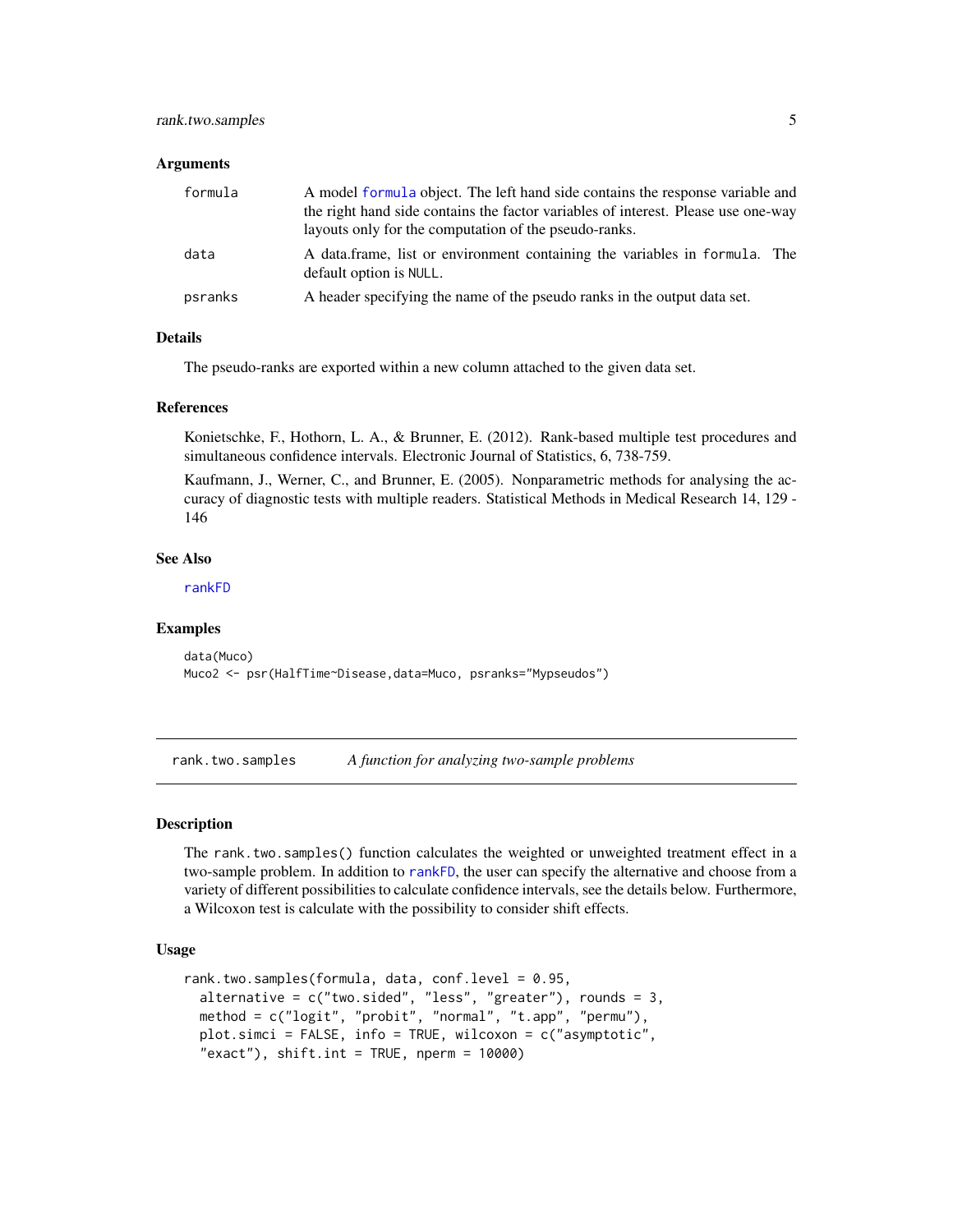#### <span id="page-5-0"></span>Arguments

| formula     | A model formula object. The left hand side contains the response variable and<br>the right hand side contains the factor variables of interest. An interaction term<br>must be specified. |  |
|-------------|-------------------------------------------------------------------------------------------------------------------------------------------------------------------------------------------|--|
| data        | A data frame, list or environment containing the variables in formula. The<br>default option is NULL.                                                                                     |  |
| conf.level  | A number specifying the confidence level; the default is 0.95.                                                                                                                            |  |
| alternative | Which alternative is considered? One of "two.sided", "less", "greater".                                                                                                                   |  |
| rounds      | Value specifying the number of digits the results are rounded to.                                                                                                                         |  |
| method      | specifying the method used for calculation of the confidence intervals. One of<br>"logit", "probit", "normal", "t.app" and "permu".                                                       |  |
| plot.simci  | Logical, indicating whether or not confidence intervals should be plotted                                                                                                                 |  |
| info        | Logical. info = FALSE suppresses the output of additional information concern-<br>ing e.g. the interpretation of the test results.                                                        |  |
| wilcoxon    | asymptotic or exact calculation of Wilcoxon test.                                                                                                                                         |  |
| shift.int   | Logical, indicating whether or not shift effects should be considered.                                                                                                                    |  |
| nperm       | Number of permutations used, default is 10000.                                                                                                                                            |  |

#### Details

The confidence intervals are given for the treatment effect  $p = P(X_1 < Y_1) + \frac{1}{2}P(X_1 = Y_1)$ underlying the Wilcoxon-Mann-Whitney test including tied data. Different methods for calculation can be chosen, see Pauly et al.(2016) for the permutation approach, Brunner and Munzel (2000) for the t-approximation and Kaufmann et al.(2005) for the transformations. For plotting, the parameter plot.simci must be set to TRUE.

#### References

Brunner, E. and Munzel, U. (2000). The nonparametric Behrens-Fisher problem: Asymptotic theory and a small-sample approximation. Biometrical Journal 1, 17 - 21.

Kaufmann, J., Werner, C., and Brunner, E. (2005). Nonparametric methods for analysing the accuracy of diagnostic tests with multiple readers. Statistical Methods in Medical Research 14, 129 - 146

Pauly, M., Asendorf, T., and Konietschke, F. (2016). Permutation tests and confidence intervals for the area under the ROC-curve. Biometrical Journal, to appear.

#### See Also

[rankFD](#page-6-1)

## Examples

```
data(Muco)
Muco2 <- subset(Muco, Disease != "OAD")
twosample <- rank.two.samples(HalfTime ~ Disease, data = Muco2,
```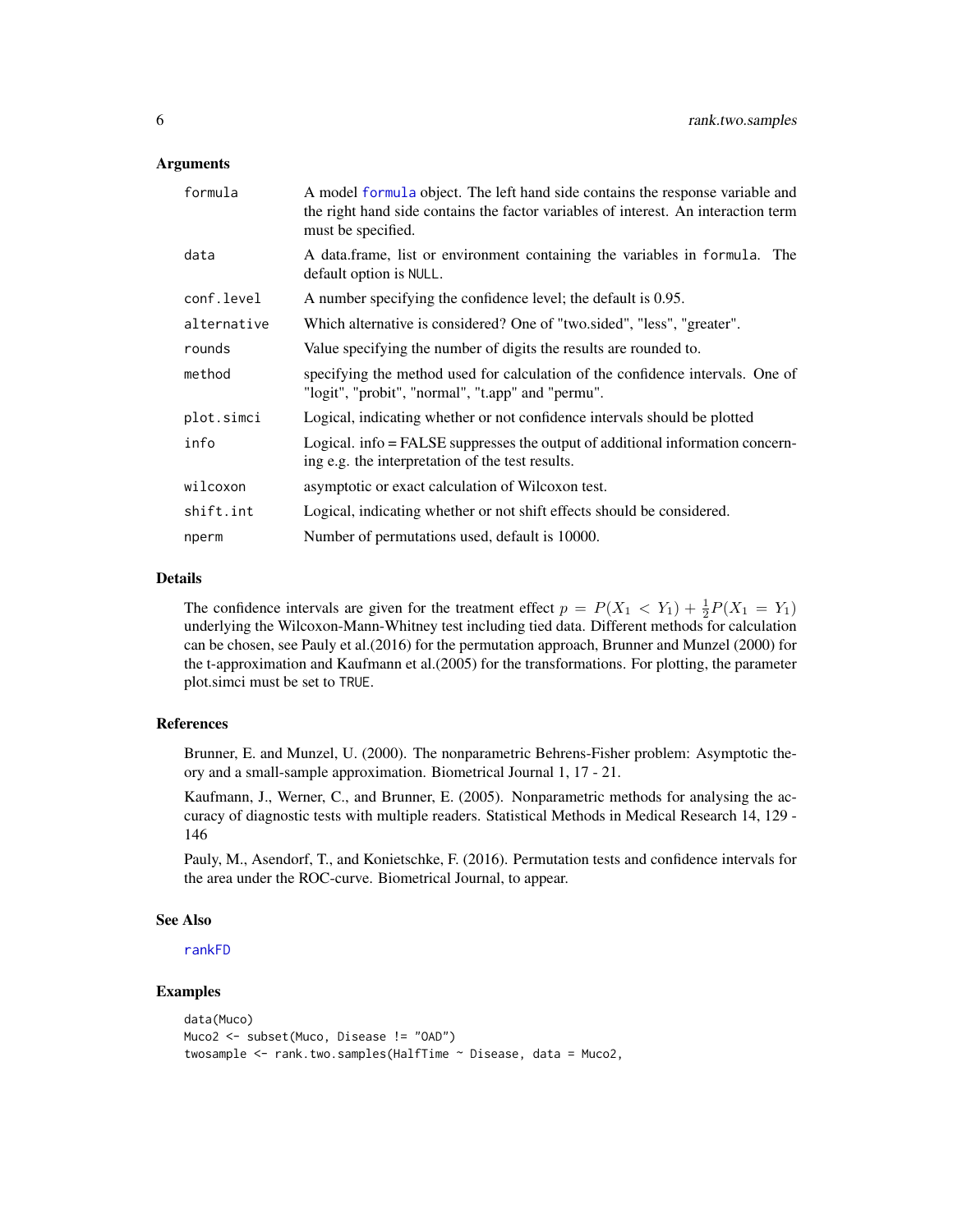#### <span id="page-6-0"></span>rankFD 7 and 7 and 7 and 7 and 7 and 7 and 7 and 7 and 7 and 7 and 7 and 7 and 7 and 7 and 7 and 7 and 7 and 7

```
alternative = "greater", method = "probit", wilcoxon = "exact", plot.simci = FALSE,
shift.int = FALSE)
```
<span id="page-6-1"></span>rankFD *Rank-based tests for general factorial designs*

#### Description

The package provides the Wald-type as well as the ANOVA-type statistic for rank-based factorial designs, i.e., even for ordinal data. It is implemented for crossed designs and allows for an arbitrary number of factor combinations as well as different sample sizes.

#### Usage

```
rankFD(formula, data, alpha = 0.05, CI.method = c("Logit", "Normal"),
  effect = c("unweighted", "weighted"), hypothesis = c("H0F", "H0p"),
 Factor.Information = FALSE)
```
#### Arguments

| formula             | A model formula object. The left hand side contains the response variable and<br>the right hand side contains the factor variables of interest. An interaction term<br>must be specified. |  |
|---------------------|-------------------------------------------------------------------------------------------------------------------------------------------------------------------------------------------|--|
| data                | A data frame, list or environment containing the variables in formula. The<br>default option is NULL.                                                                                     |  |
| alpha               | A number specifying the significance level; the default is 0.05.                                                                                                                          |  |
| CI.method           | Either "Logit" or "Normal", specifying the method used for calculation of the<br>confidence intervals.                                                                                    |  |
| effect              | Should the weighted or unweighted effects be calculated?                                                                                                                                  |  |
| hypothesis          | The null hypothesis to test, either "H0F" or "H0p".                                                                                                                                       |  |
| Factor. Information |                                                                                                                                                                                           |  |
|                     | Logical. If TRUE, descriptive statistics for the different factor level combina-<br>tions is printed.                                                                                     |  |

#### Details

The rankFD() function calculates the Wald-type statistic (WTS) and the ANOVA-type statistic (ATS) for general factorial designs for testing the null hypotheses  $H_0^F$ :  $CF = 0$  (cf. Akritas et al. (1997) for the WTS and Brunner et al. (1997) for the ATS) based on weighted effect measures, and  $H_0^p$ :  $Cp = 0$  for the vector of unweighted treatment effects as described in Brunner et al. (2016). In the latter paper, the CIs for the unweighted effects ( $p_i$  in their notation) are described and CIs for the weighted effects  $(r<sub>i</sub>$  in their notation) are obtained similarly.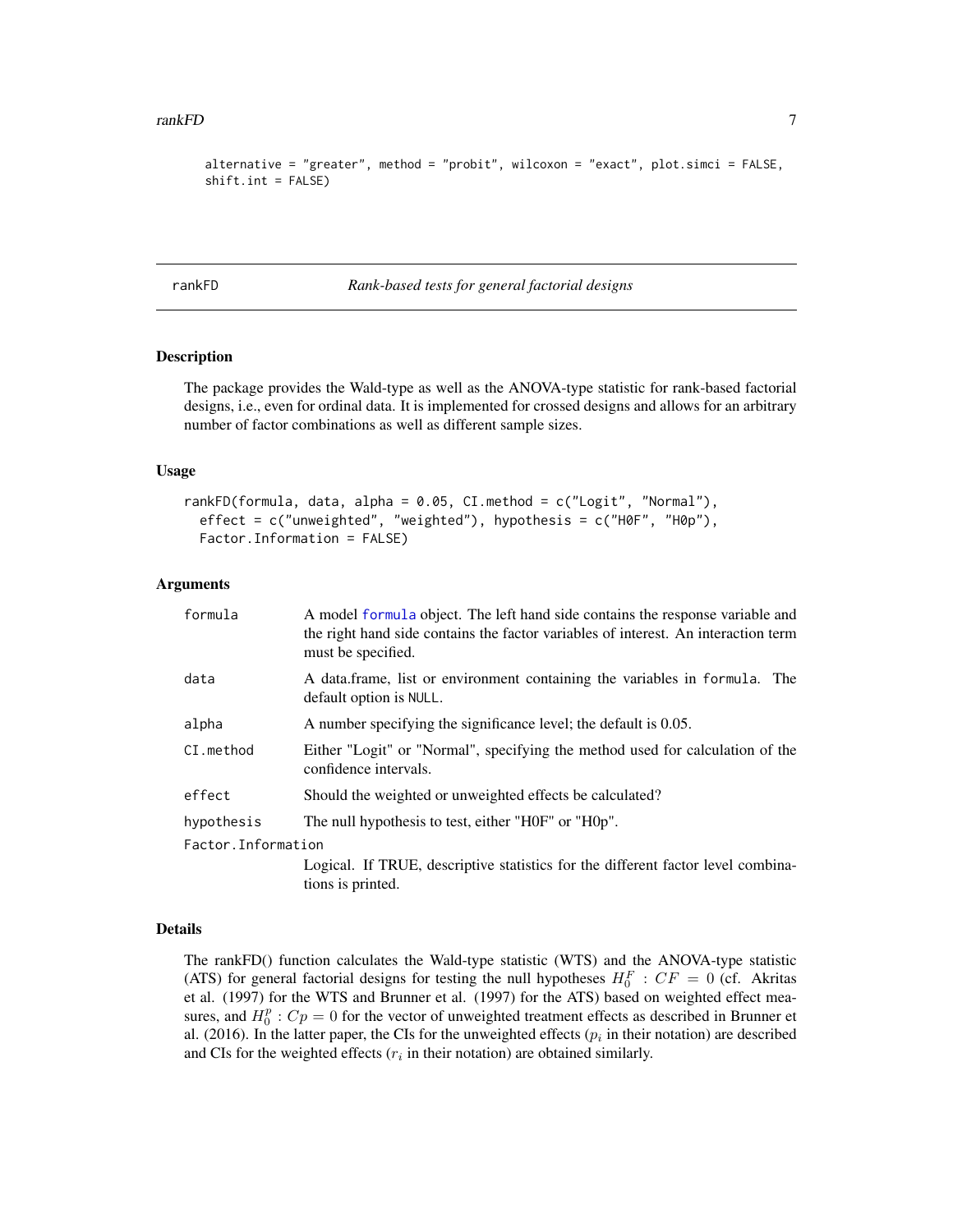#### <span id="page-7-0"></span>Value

An rankFD object containing the following components:

| Descriptive | Some descriptive statistics of the data for all factor level combinations. Dis-<br>played are the number of individuals per factor level combination (size), the<br>relative effect (pd), variance and $100*(1$ -alpha)% confidence intervals. |
|-------------|------------------------------------------------------------------------------------------------------------------------------------------------------------------------------------------------------------------------------------------------|
| WTS         | The value of the WTS along with degrees of freedom of the central chi-square<br>distribution and p-value                                                                                                                                       |
| ATS         | The value of the ATS, degrees of freedom of the central F distribution and the<br>corresponding p-value.                                                                                                                                       |

#### References

Brunner, E., Bathke, A. and Konietschke, F. Rank and Pseudo-Rank Procedures for Independent Observations in Factorial Designs. Springer International Publishing, 2018.

Brunner, E., Konietschke, F., Pauly, M., & Puri, M. L. (2017). Rank-based procedures in factorial designs: Hypotheses about non-parametric treatment effects. Journal of the Royal Statistical Society: Series B (Statistical Methodology), 79(5), 1463-1485.

Akritas, M. G., Arnold, S. F., and Brunner, E. (1997). Nonparametric hypotheses and rank statistics for unbalanced factorial designs. Journal of the American Statistical Association 92, 258-265.

Brunner, E., Dette, H., and Munk, A. (1997). Box-Type Approximations in Nonparametric Factorial Designs. Journal of the American Statistical Association 92, 1494-1502.

#### Examples

```
data(Coal)
model <- rankFD(Acidity ~ NaOH * Type, data = Coal, CI.method = "Normal",
effect = "unweighted", hypothesis = "H0F")
data(Muco)
model.oneway <- rankFD(HalfTime ~ Disease, data = Muco, CI.method = "Logit",
effect = "weighted", hypothesis = "H0p")
plot(model.oneway)
```
WMWSSP *Sample size calculation for the Wilcoxon-Mann-Whitney test.*

#### Description

Sample size calculation for the Wilcoxon-Mann-Whitney test.

#### Usage

WMWSSP(x1, x2, alpha, power, t)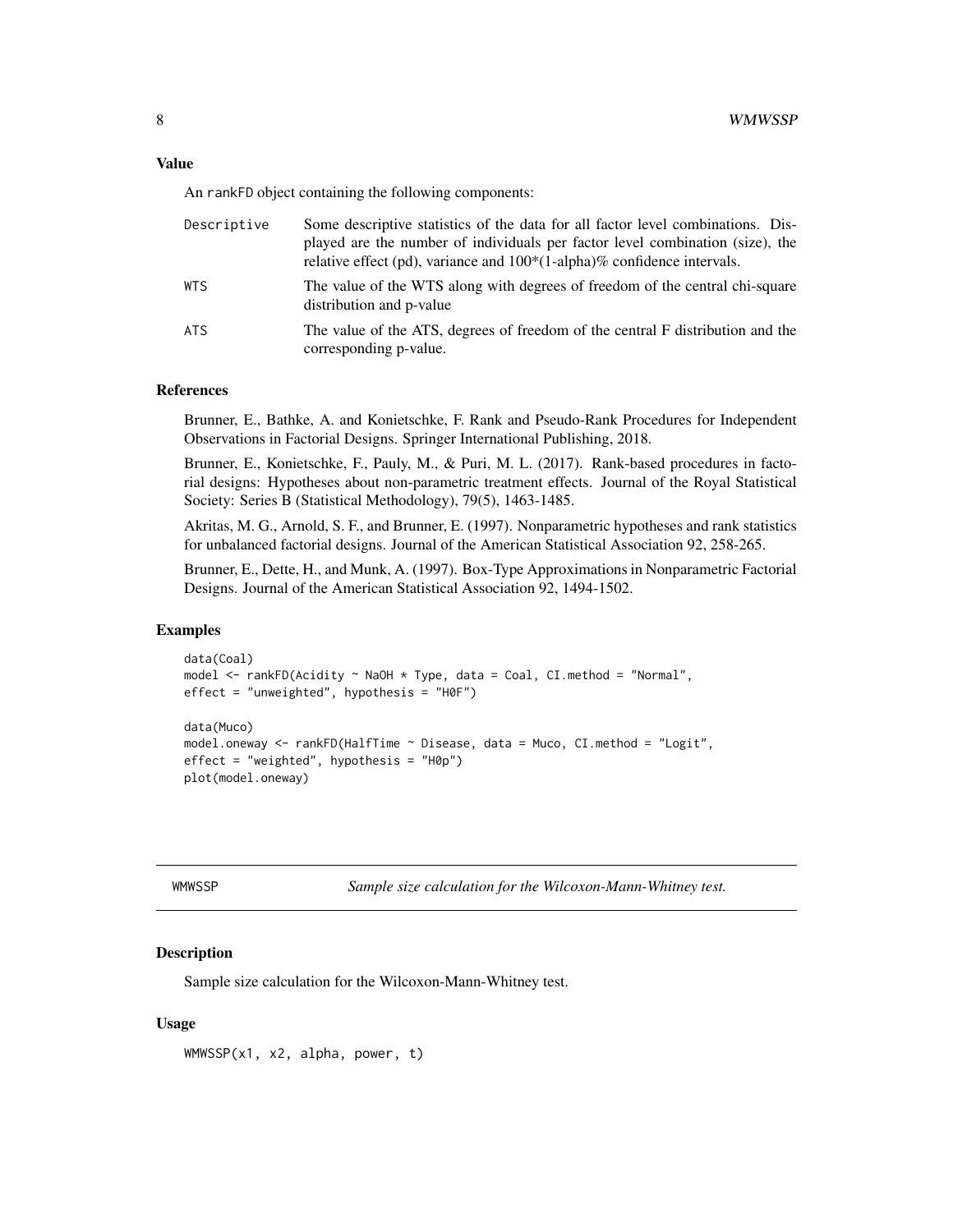#### WMWSSP 9

#### Arguments

| x1    | advance information for the first group   |
|-------|-------------------------------------------|
| x2    | advance information for the second group  |
| alpha | two sided type I error rate               |
| power | power with the sample sizes of each group |
|       | proportion of subjects in the first group |

## Value

Returns a data frame

## References

Brunner, E., Bathke A. C. and Konietschke, F. Rank- and Pseudo-Rank Procedures in Factorial Designs - Using R and SAS. Springer Verlag.

## Examples

x1 = c(0, 0, 0, 0, 0, 0, 0, 0, 0, 0, 0, 0, 0, 0, 0, 0, 0, 0, 0, 1, 1, 1, 1, 1, 2) x2 = c(0, 0, 0, 0, 0, 0, 0, 0, 0, 0, 0, 0, 0, 0, 0, 0, 0, 0, 0, 1, 1, 1, 1, 1, 1, 1, 1, 1, 1, 1, 1, 1, 1, 1, 1, 1, 1, 1, 1, 1, 1, 1, 1, 2, 2, 2, 2, 2, 2, 3) WMWSSP(x1,x2,0.05,0.8,0.5)